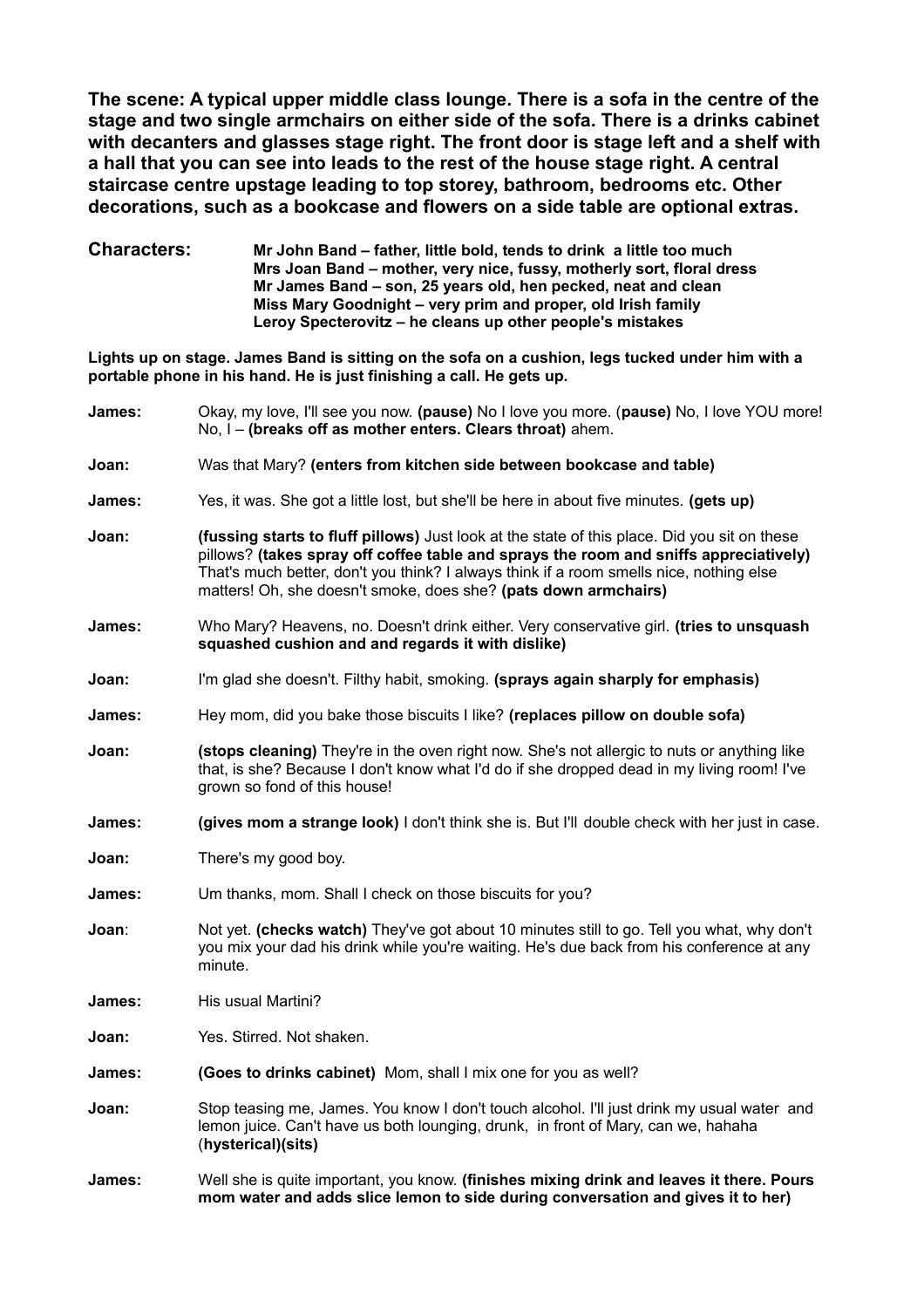| Joan:  | I know she is, dear. And I'm sure we'll love her!                                                                                          |
|--------|--------------------------------------------------------------------------------------------------------------------------------------------|
| James: | She is. (smiles to himself) You know, I've never brought a girl home before.                                                               |
| Joan:  | I know, dear. Your father was becoming quite concerned, if you get my drift.                                                               |
| James: | Mom! (shocked) It's not like that at all! Geez!! What was he thinking? It's not like I, I<br>brought little boys home!!! It's just that, I |
| Joan:  | What dear?                                                                                                                                 |
| James: | Oh nothing. Never mind.                                                                                                                    |
| Joan:  | No, tell me dear.                                                                                                                          |
| James: | Never mind, mom, it's just me being silly.                                                                                                 |
| Joan:  | You're just nervous dear. It's quite natural. (fixes his tie)                                                                              |
| James: | Yes, that's it.                                                                                                                            |
| Joan:  | Good. I thought it was that. Now let me go and get those biscuits out of the oven shall I?<br>(exits via gap to kitchen)                   |
| James: | Shoo!!! Maybe I need a drink. (goes towards drinks cabinet)                                                                                |
|        | (enter John Smith through front door. He looks smart, in a business suit or tie and smart pants)                                           |
| John:  | Is that my drink? Thanks, James.                                                                                                           |
| James: | Here you go, dad. (hands drink to dad) I was just about to pour one for myself.                                                            |
| John:  | Do you think that's really a good idea? I mean, do you want to make a good impression<br>smelling of booze?                                |
| James: | Oh. (stops) Yes, you're probably right. But then how come you're drinking, dad?                                                            |
| John:  | Oh? Well I'm not the one sitting next to her, and hopefully kissing her good night, eh?<br>(nosey)                                         |
| James: | Dad!                                                                                                                                       |
| John:  | Well I assume you have, son? (slightly apprehensive)                                                                                       |
| James: | Have what?                                                                                                                                 |
| John:  | You know, kissed her?                                                                                                                      |
| James: | Not that it's any of your business, but yes, I have. (smiles sheepishly) And now can we<br>change the subject, please!                     |
| John:  | Fair enough. I'm just glad you finally brought a girl home, son. (sit chair stage L)                                                       |
| James: | Yes. I heard. (sarcastic) Dad? (sits down awkwardly on arm of sofa, moves cushion out<br>of the way first)                                 |
| John:  | Yes?                                                                                                                                       |
| James: | It's just that (plunges into touchy subject) dad, we always moved around so much<br>when I was younger.                                    |
| John:  | You know it was my job, James.                                                                                                             |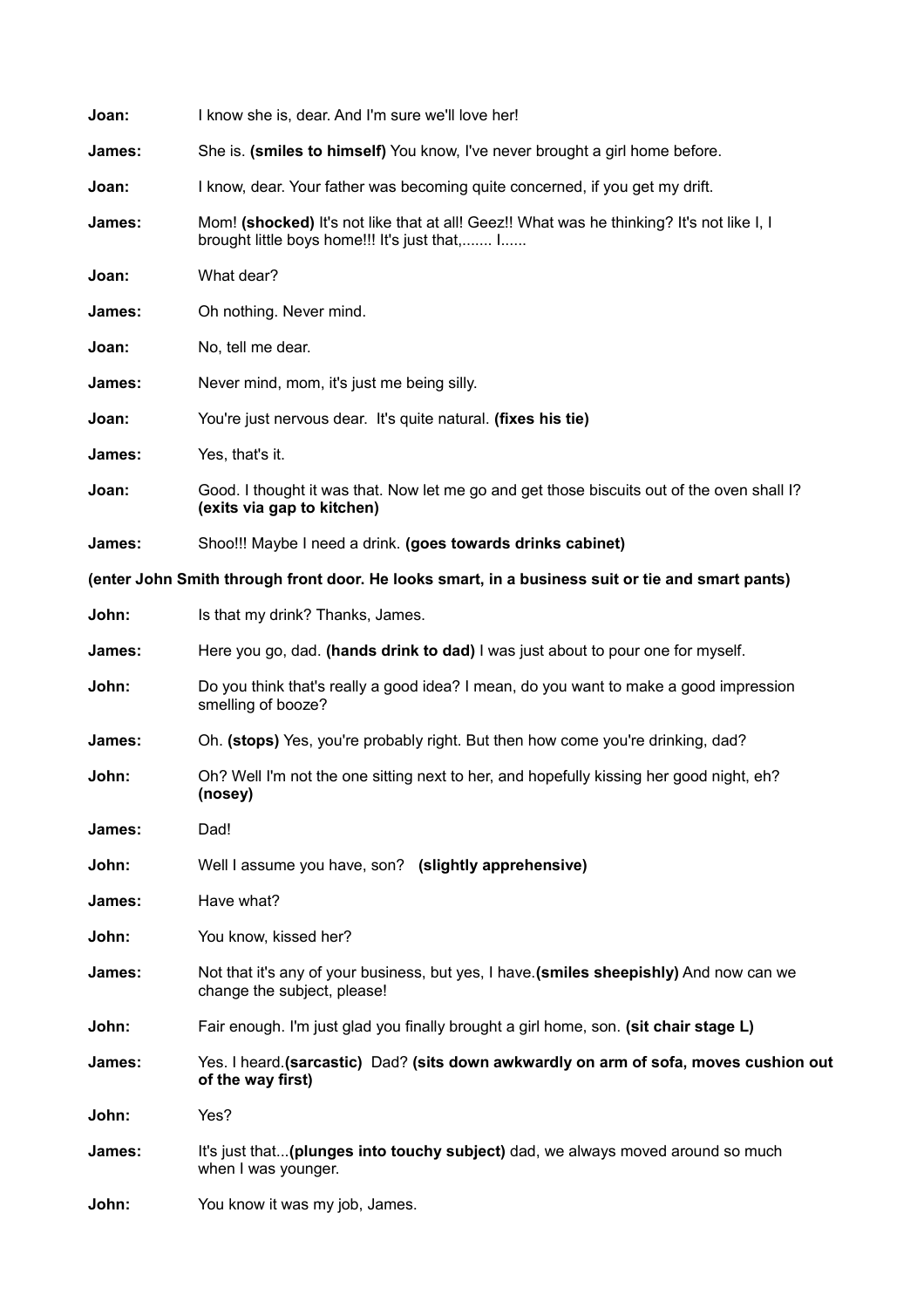| James: | I know, I know.                                                                                                                                                                                                                |
|--------|--------------------------------------------------------------------------------------------------------------------------------------------------------------------------------------------------------------------------------|
| John:  | Travelling salesmen do that. Once you've given the good book to every living soul in<br>Hekpoort, sales just die. Then it's time to move to "Twee buffels met een koeel mors dood<br>geskiet fontein."                         |
| James: | I know that. It's just that, well, I thought most salesmen travelled and they came home to<br>their families.                                                                                                                  |
| John:  | I, er, think it depends on the type of salesman, James.                                                                                                                                                                        |
| James: | Actually I looked it up. In the library. I found a book there. It was called "Life of a salesman"<br>And it told me pretty much what I needed to know.                                                                         |
| John:  | You looked up what the life of an average salesman is, in a book???? (incredulous laughs)                                                                                                                                      |
| James: | Yes. Where else would I find it?(innocent)                                                                                                                                                                                     |
| John:  | What? Oh. Well I don't know. (lying as they've kept the internet from him)                                                                                                                                                     |
| James: | See? I knew I was right. But what I was trying to say is -                                                                                                                                                                     |
| John:  | Well son, in a way you are right about the salesman thing, but, well, um, let's just say I liked<br>to have you and your mom nice and close to me all the time. Kept you safe and all that.<br>(gets up and moves to SL)       |
| James: | (Follows dad) I know, dad. But what I'm really saying is-.                                                                                                                                                                     |
| John:  | But hey, we've been here in this house for nearly nine months now. Pretty long, hey? (walks<br>downstage)                                                                                                                      |
|        |                                                                                                                                                                                                                                |
| James: | (follows him) That's true. Longest ever, even. Dad -                                                                                                                                                                           |
| John:  | Might even settle down here, grow some roots. (stands still)                                                                                                                                                                   |
| James: | Dad!!!!- (stands next to him trying to get his attention)                                                                                                                                                                      |
| John:  | Put some paint on the front fence. Paint over that other name on the letterbox. Meet the<br>neighbours. No, (changes mind as if he had recalled something)scrap that thought.                                                  |
| James: | Dad, the point I was trying to make is that I'm not gay!!! I just never had a chance<br>to meet girls! (John looks at James in suprise)                                                                                        |
| John:  | Well I'm sure you got plenty of chances to go out and meet them! A nice looking young guy<br>like yourself! (facing James)                                                                                                     |
| James: | Dad, I was home schooled till I was twenty two!! From eight a.m. till 6 p.m.every day!! And<br>after that I had to do homework till ten at night! I had a rip roaring social life! (facing John)                               |
| John:  | Your mother felt it was important that you got a good education. (facing James)                                                                                                                                                |
| James: | I wouldn't even know if it was good education!!! When I wrote to the university they wanted<br>me to submit my matric results and guess what, I didn't even write the exams!! You left that<br>little point out! (Facing John) |
| John:  | Well if you really want to $-$ (facing James)                                                                                                                                                                                  |
| James: | It doesn't matter, now!! I still can't believe you thought that of me! (turns around and walks<br>away towards alcohol cabinet)                                                                                                |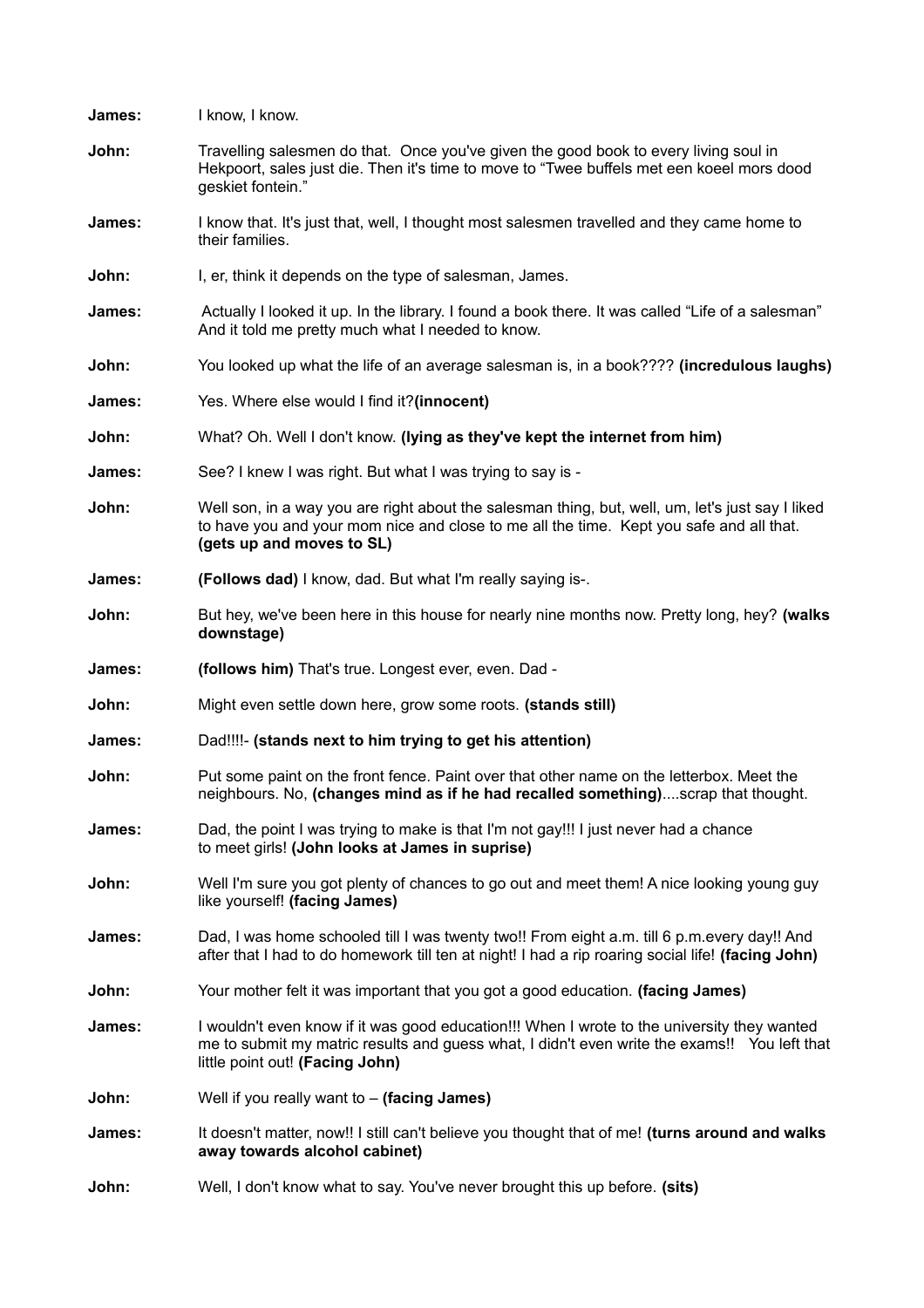| James:       | Well you didn't bring up the fact you thought I was gay before, either! Maybe I will have that<br>drink. (by liquor cabinet)                           |
|--------------|--------------------------------------------------------------------------------------------------------------------------------------------------------|
| <b>PAUSE</b> |                                                                                                                                                        |
| John:        | Hey is that a car outside? (Jumps up and checks through window in a slightly over<br>cautious manner)                                                  |
| James:       | Gosh!! You're right. (crosses stage to look out window) She's coming up the front path!!<br>Dad! Do I look okay?                                       |
| John:        | Fine son, fine. James, I'm sorry. If it could have been any different, it would have. I promise<br>you that. (takes both of James' arms and faces him) |
| James:       | That's okay. We can talk about it at another time. Let's just focus on Mary now. I really<br>want her to get a good impression of us, dad!!            |
| John:        | I'll be on my best behaviour, son.                                                                                                                     |

## *(Sound Cue Doorbell Ring)*

**(James goes forward to answer it, but John steps in)**

| John:  | I'll get it.                                                                                                                                                                                                                                                        |
|--------|---------------------------------------------------------------------------------------------------------------------------------------------------------------------------------------------------------------------------------------------------------------------|
| James: | But-                                                                                                                                                                                                                                                                |
| John:  | You can never be too careful, nowadays, son. (James stops and then throws his hands<br>up in exasperation and stars to clear glasses away. John goes to door, opens it a<br>crack, has a quick peek up and down as if to assure himself there is no one else there) |
| Mary:  | Mr Band? (through door, shouting)                                                                                                                                                                                                                                   |
| John:  | Is that you, Mary? (whisper)                                                                                                                                                                                                                                        |
| Mary:  | Yes. James told me you were expecting me. (shouting)                                                                                                                                                                                                                |
| John:  | (whips open the door, and pulls Mary in. She looks a little suprised) Did you come<br>alone? (leans towards her, she leans away from him)                                                                                                                           |
| Mary:  | Yes I did. I thought it was safe to drive by myself at night, this is a safe little town, you<br>know, not a scary place like Jo burg! (clutches handbag with both hands)                                                                                           |
| John:  | (has a quick peek and look around outside the door, then closes it and bolts<br>the door. Mary looks puzzled and slightly shocked) Can't be too careful these<br>days, my girl, can't be too careful.                                                               |
| Mary:  | Oh, of course! My dad says the same thing to me all the time!                                                                                                                                                                                                       |
| John:  | As a loving father should! Now do come in and sit down. James has told us all about you!<br>(indicates the centre sofa)                                                                                                                                             |
| Mary:  | Thank-you (sits down, handbag still on lap, sits in a slightly apprehensive manner)                                                                                                                                                                                 |
| John:  | James. Sit down next to your girl, now.                                                                                                                                                                                                                             |
| James: | Oh, right! Sorry! (sits)                                                                                                                                                                                                                                            |
| John:  | Now my dear, what can I get you to drink? (goes to liquor cabinet)                                                                                                                                                                                                  |
| Mary:  | Do you have a water?                                                                                                                                                                                                                                                |
| John:  | Water and?                                                                                                                                                                                                                                                          |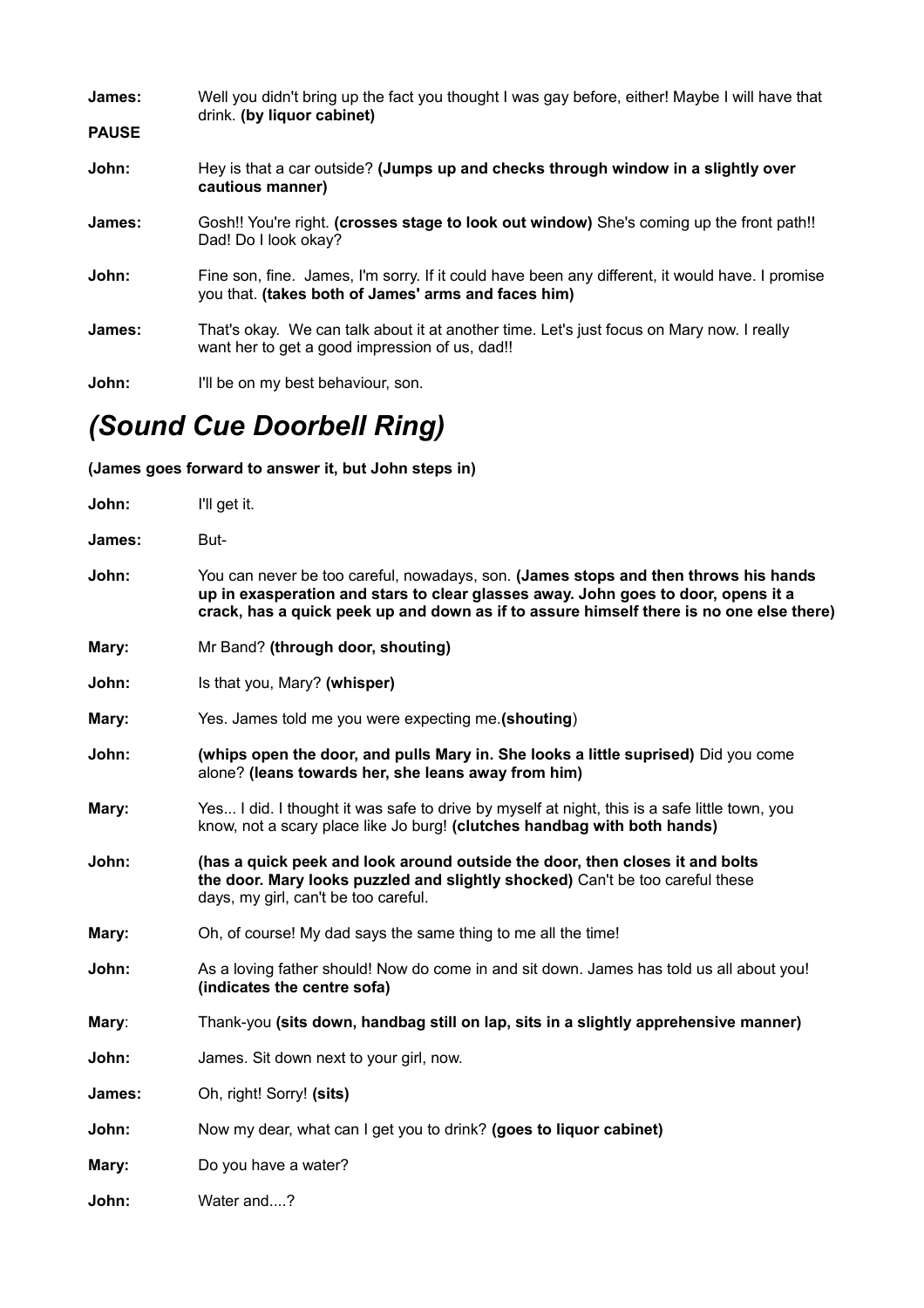| Mary:                                                                                                         | Just water, thanks. My family doesn't drink. We're quite conservative, actually.                                                                                                                                                                                                                                                                                  |
|---------------------------------------------------------------------------------------------------------------|-------------------------------------------------------------------------------------------------------------------------------------------------------------------------------------------------------------------------------------------------------------------------------------------------------------------------------------------------------------------|
| John:                                                                                                         | Churchgoers, hey? (pours a mineral water and gives it to her)                                                                                                                                                                                                                                                                                                     |
| Mary:                                                                                                         | Every Sunday. We're strict Presbyterians. But my dad says we don't drink because alcohol<br>clouds your judgement.                                                                                                                                                                                                                                                |
| John:                                                                                                         | Aren't you Irish? I thought Irish were all Catholics.                                                                                                                                                                                                                                                                                                             |
| Mary:                                                                                                         | My parents are from Belfast. That's Protestant. My dad says the Catholics are too soft in<br>their approach. He's very old fashioned. That's why he likes James, so much, you see.<br>(smiles at James and they hold hands)                                                                                                                                       |
| John:                                                                                                         | I must admit that I'm a bit partial to alcohol myself, though. I like to drink what I call, the<br>"AntiBond!" (lifts glass to show her and takes a swig)                                                                                                                                                                                                         |
| Mary:                                                                                                         | The AntiBond?                                                                                                                                                                                                                                                                                                                                                     |
| John:                                                                                                         | Yes. Martini, stirred, not shaken, ahahaha! (Mary laughs politely and James rolls his<br>eyes as if it is the millionth time he has heard this joke) Will you excuse me for just a<br>minute, my dear? I have to go see where my darling wife has gone to. She really should<br>have been here to greet our new guest. Joanie!! Joanie? (calls)(exits into house) |
| James:                                                                                                        | I'm sorry if my folks are a little weird. I did warn you.                                                                                                                                                                                                                                                                                                         |
| Mary:                                                                                                         | That's okay. I think all people must start to develop quirks over the age of fifty.                                                                                                                                                                                                                                                                               |
| James:                                                                                                        | No, they've pretty much always been like that. (gets up to take her glass back to the<br>liquor cabinet and ends up behind the sofa)                                                                                                                                                                                                                              |
| Mary:                                                                                                         | Oh James Band, I love you so much. (Grabs his hands and looks deeply into his eyes)                                                                                                                                                                                                                                                                               |
| James:                                                                                                        | I love you too, Mary Goodnight!! (he kisses her)                                                                                                                                                                                                                                                                                                                  |
| Mary:                                                                                                         | Even with your weird parents. (kisses him back)                                                                                                                                                                                                                                                                                                                   |
| James:                                                                                                        | Even with your conservative ones! (kisses her back)                                                                                                                                                                                                                                                                                                               |
| Mary:                                                                                                         | James, when we are married will you kiss me every day?                                                                                                                                                                                                                                                                                                            |
| James:                                                                                                        | Every day, every hour, every minute!!! (kisses her furiously, starts to lean forward then<br>falls onto sofa with his head in her lap)                                                                                                                                                                                                                            |
|                                                                                                               | (John enters from the house door trying to appear casual. He looks quite concerned)                                                                                                                                                                                                                                                                               |
| John:                                                                                                         | (clears throat) Ahem!                                                                                                                                                                                                                                                                                                                                             |
| (James and Mary both get a huge fright and jump up back to sitting positions as far apart as they can<br>get) |                                                                                                                                                                                                                                                                                                                                                                   |
| James:                                                                                                        | Dad! You scared the living daylights out of me! I was just looking for her, um, earring. She,<br>um, lost it. (bolts to sitting up straight position)                                                                                                                                                                                                             |
| Mary:                                                                                                         | Silly me! Hang on, here it is on the cushion! (holds up something)                                                                                                                                                                                                                                                                                                |
| John:                                                                                                         | But you're already wearing two ear rings. (looks at her)                                                                                                                                                                                                                                                                                                          |
| Mary:                                                                                                         | Oh (pause)                                                                                                                                                                                                                                                                                                                                                        |
| James:                                                                                                        | It's from her, er, other piercing?(improvising)                                                                                                                                                                                                                                                                                                                   |
| Mary:                                                                                                         | Other piercing! What!! (shocked)                                                                                                                                                                                                                                                                                                                                  |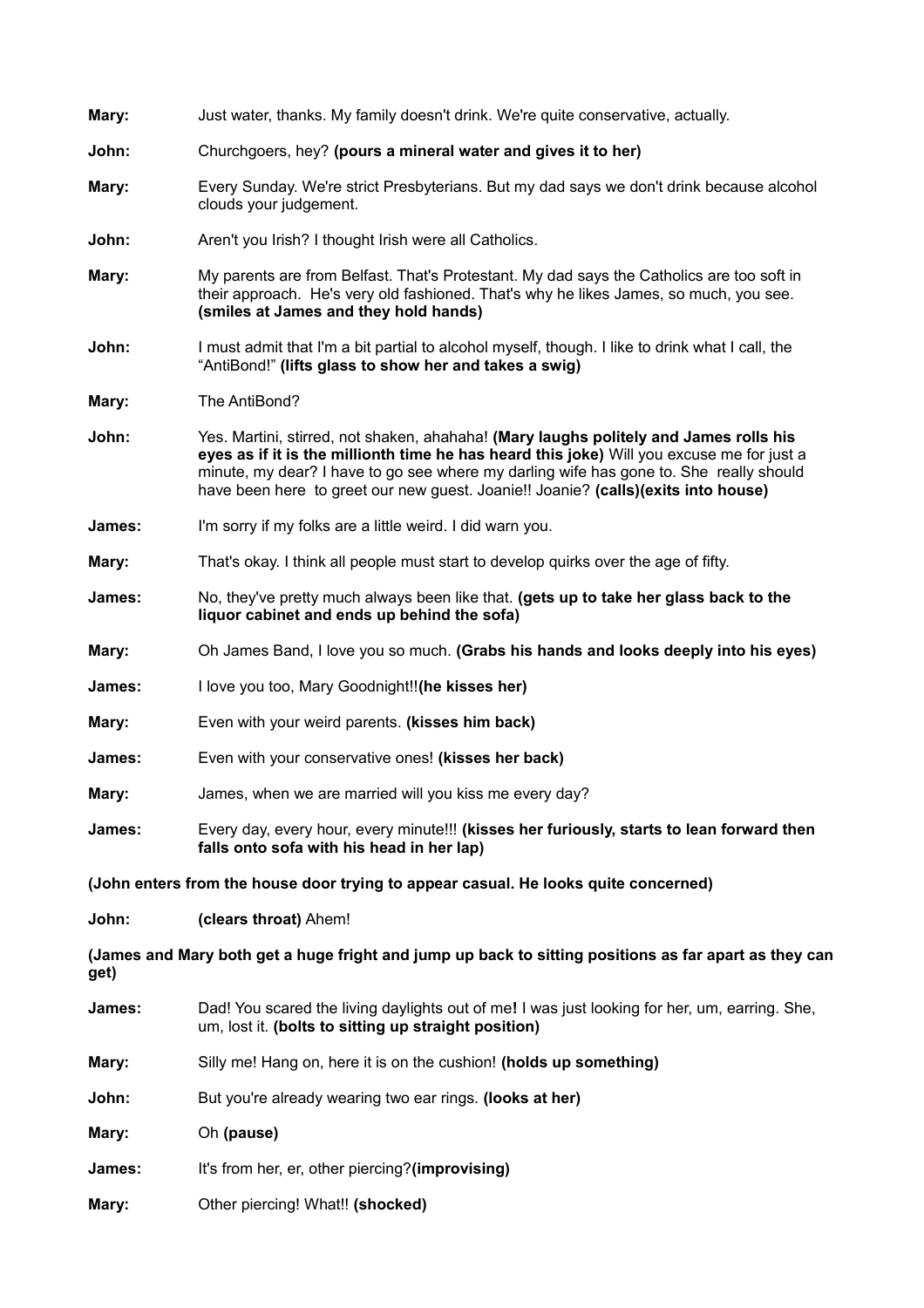| James:                | Oh, um yes. It's not only her ears that are pierced!                                                                                                                                                                                  |
|-----------------------|---------------------------------------------------------------------------------------------------------------------------------------------------------------------------------------------------------------------------------------|
| Mary:                 | James!                                                                                                                                                                                                                                |
| James:                | Oh I know she's a little shy about it, but don't you think you should know everything about<br>Mary?                                                                                                                                  |
| Mary:                 | James! (squeaky)                                                                                                                                                                                                                      |
| James:                | It's only right they should know the real you!                                                                                                                                                                                        |
| Mary:                 | (kicks James) Rebel me! Haha!                                                                                                                                                                                                         |
| John:                 | Hmm (thoughtful) Hey, James, speaking of which, why don't you show Mary your<br>bedroom?                                                                                                                                              |
| Mary:                 | What !!!!!!!!!!!!                                                                                                                                                                                                                     |
| John:                 | Yes. Take her on a little tour as it were. I'm sure she'd love to see the rest of the house.                                                                                                                                          |
| James:                | Oh, a tour? Of the house??                                                                                                                                                                                                            |
| Mary:                 | Oh, a TOUR! Of the HOUSE!!!!Thank goodness!! I mean, yes, I'd love to see the house!<br>(jumps up)                                                                                                                                    |
| John:                 | Why don't you start with the far end of the house. Take your time. Twenty minutes, half an<br>hour even, you know, nudge nudge, wink wink, say no more, say no more!                                                                  |
| James:                | Dad!! (to his dad) Cool it! I told you before, she's very conservative!                                                                                                                                                               |
| John:                 | With those piercings? Course she is. (pats him on the arm).                                                                                                                                                                           |
| James:                | Dad!!                                                                                                                                                                                                                                 |
| (James and Mary exit) |                                                                                                                                                                                                                                       |
| John:                 | It's all right, the coast is clear, they've gone upstairs! (herding Joan into room)                                                                                                                                                   |
| Joan:                 | Oh thank God. Oh, did you lock the kitchen door?                                                                                                                                                                                      |
| John:                 | Right after you left.                                                                                                                                                                                                                 |
| Joan:                 | I still can't believe it. Not again.                                                                                                                                                                                                  |
| John:                 | Right, so what happened?                                                                                                                                                                                                              |
| Joan:                 | I was taking the biscuits out of the oven, you know the ones that James wanted.                                                                                                                                                       |
| John:                 | Yes?                                                                                                                                                                                                                                  |
| Joan:                 | I was putting on the icing and I was about to add the little nut sprinkles, you know the ones<br>made from crushed almonds?                                                                                                           |
| John:                 | U huh?                                                                                                                                                                                                                                |
| Joan:                 | Then out of the corner of my eye I saw the man. He was inside, by the kitchen window.                                                                                                                                                 |
| John:                 | What did you do?                                                                                                                                                                                                                      |
| Joan:                 | The only thing I could do. I did a round house kick, followed by a blow to the throat, then the<br>groin area and finally I broke both his knees. Oh, and then I hit him with the baking tray and<br>shoved his head in the gas oven. |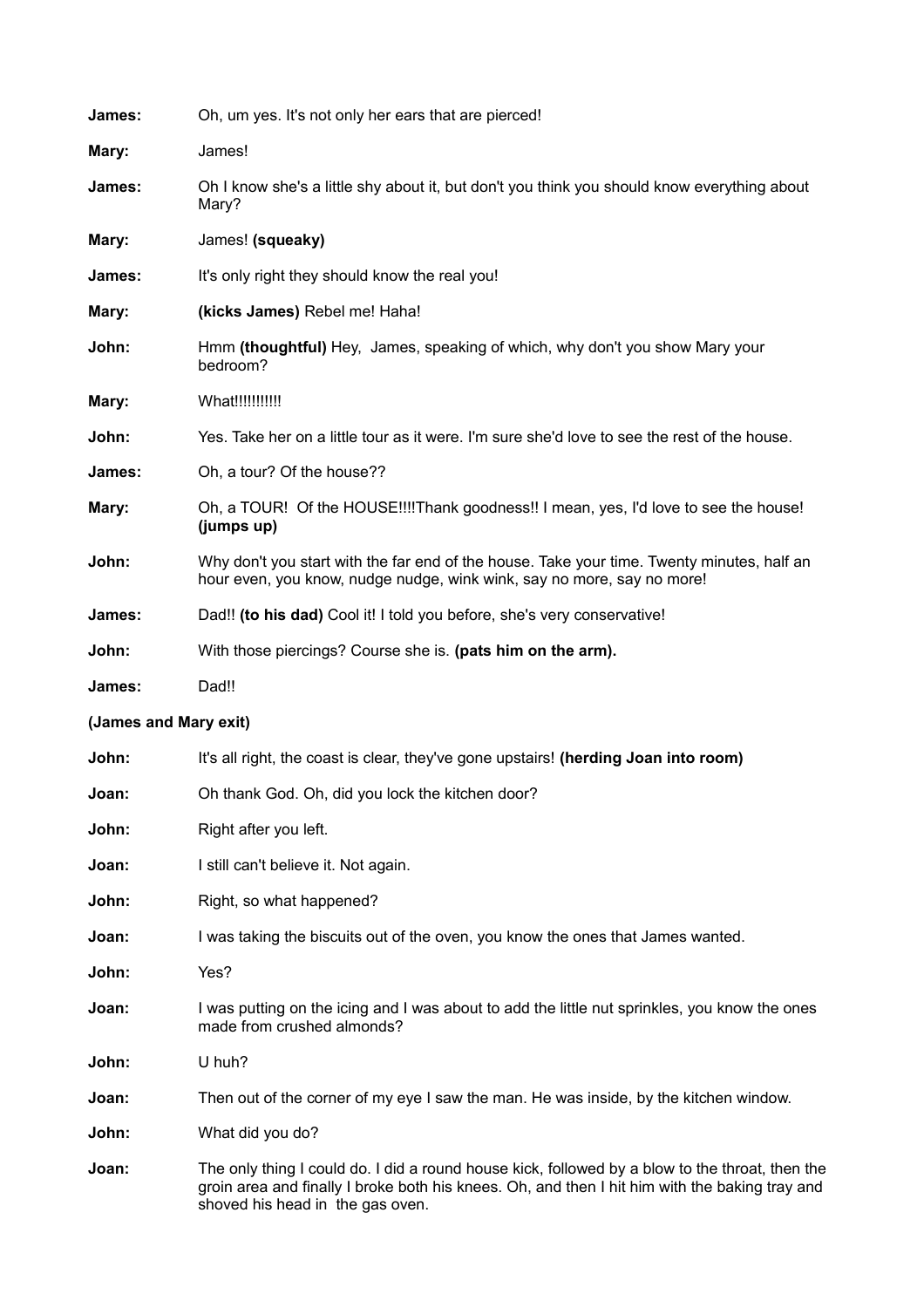| John: | Good girl. Although I would have followed the throat blow with a solar plexus punch, but I<br>think yours worked equally as well. The biscuits?        |
|-------|--------------------------------------------------------------------------------------------------------------------------------------------------------|
| Joan: | Ruined. Flew all over the place.                                                                                                                       |
| John: | Bastard. I really like those biscuits. Is he dead?                                                                                                     |
| Joan: | I think so. Do you want to go check?                                                                                                                   |
| John: | Okay. (starts towards door)                                                                                                                            |
| Joan: | Oh, don't smoke in there. The gas is still on.                                                                                                         |
| John: | I won't make THAT mistake again! Let me smoke first. (Sits down and lights up a<br>cigarette)                                                          |
| Joan: | Damn I need a drink! (looks through bottles on liquor cabinet) Where'd you stash my<br>Tequila?                                                        |
| John: | It's underneath. Behind the false back of the cupboard.                                                                                                |
| Joan: | (Fumbles under far back.) Got it! (pours neat tequila and downs it whilst still<br>standing. Puts down glass) So what now? Do we run, again?           |
| John: | I'm sorry. I know you love this house.                                                                                                                 |
| Joan: | I do love it. And James has finally met a girl! (takes the cigarette and takes a drag)                                                                 |
| John: | Not a boy!!!                                                                                                                                           |
| Joan: | Yes, a real girl. (takes another drag and passes it back to him)                                                                                       |
| John: | She seems very nice. Family sounds like they've got carrots stuck up their arses, though.<br>Conservative bunch.                                       |
| Joan: | Well, the way we raised James, he couldn't help but turn out old fashioned. Maybe they'll suit<br>each other!                                          |
| John: | So does that mean you want to stay then? (takes final drag and puts out cigarette in the<br>Martini glass he used earlier)                             |
| Joan: | Can we try for a little while longer? For James's sake?                                                                                                |
| John: | Okay, for James then. But it'll be tricky. They'll probably send more. Hey, at least I won't have<br>to give up that job making gravestones.           |
| Joan: | I know. And you'd just been promoted too. Head engraver. I'm so proud of you, John.<br>You know, you'd think, after twenty five years, they'd give up. |
| John: | They won't. But I think we can handle them! We've had twenty five years of dealing with this<br>shit and I say we stay and fight, dammit!              |
| Joan: | What are we going to do with the one in the oven?                                                                                                      |
| John: | Leave that to me. I've got Specterovitz's number somewhere. Specterovitz is a 'cleaner', you<br>know sorts out little problems like "dead bodies".     |
| Joan: | Oh! Who, Harry's cousin?                                                                                                                               |
| John: | Yes. That's it. Never met Specterovitz personally, sounds nice though. Just had a new kid.                                                             |
| Joan: | Oh that's lovely. It's always a special moment when you get a new baby. I still remember                                                               |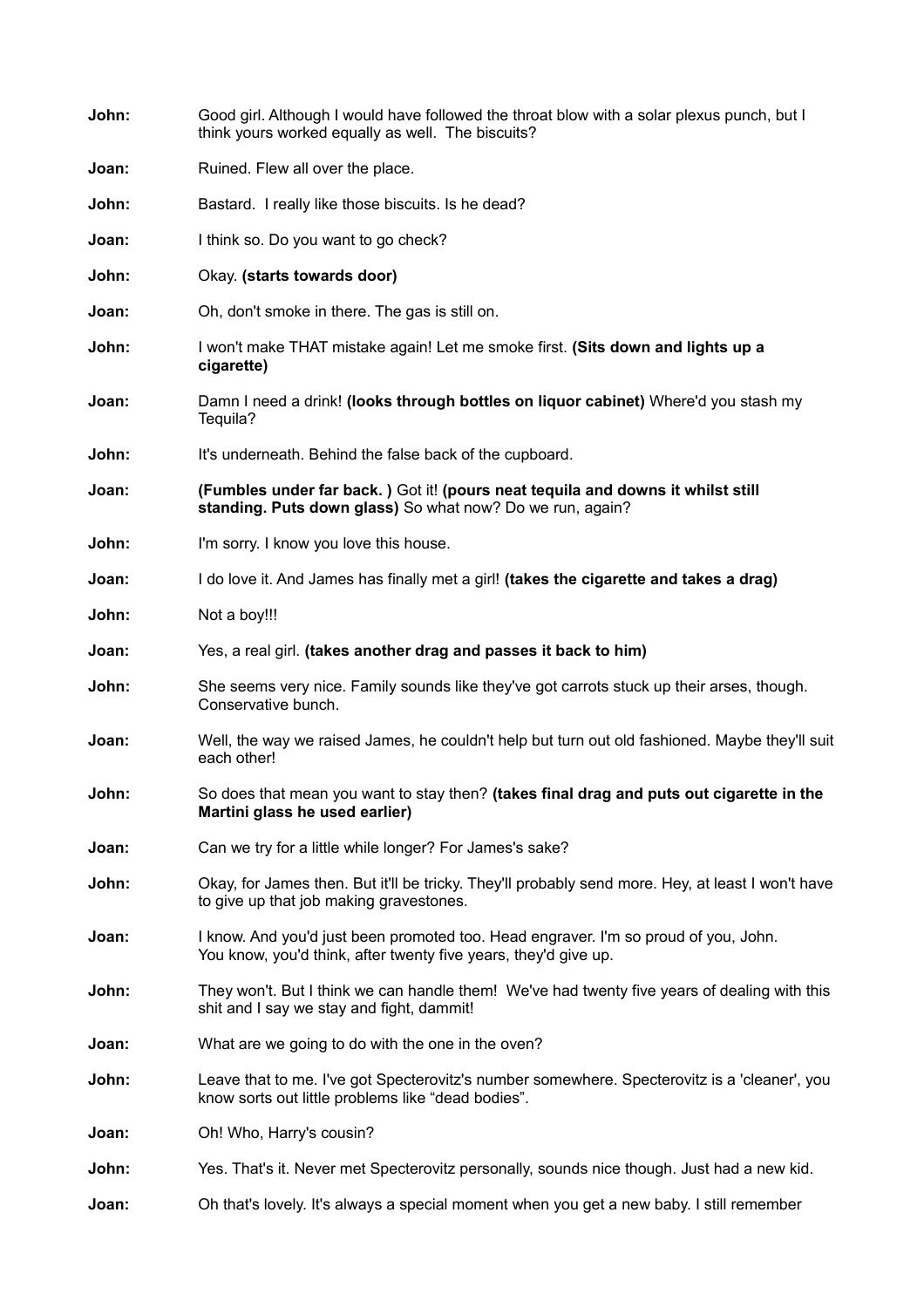when we got little James.

| John:  | Yes, dear. Best decision we ever made, huh? Okay, let me just give Specterovitz a call. You<br>stay here. (picks up glass with cigarette in it and leaves room. Joan gets up, wipes<br>table clean of ash and starts to spray the room with room spray again to hide the<br>smell. She then gets another drink, hides the bottle and sits down on the sofa. She is<br>busy drinking it when James and Mary enter) |
|--------|-------------------------------------------------------------------------------------------------------------------------------------------------------------------------------------------------------------------------------------------------------------------------------------------------------------------------------------------------------------------------------------------------------------------|
| James: | Oh, mom! You're here! Dad was looking for you.                                                                                                                                                                                                                                                                                                                                                                    |
| Joan:  | Oh! (gets a suprise and quickly hides drink under chair) Yes I'm here. I, er was looking<br>for your father, in fact.                                                                                                                                                                                                                                                                                             |
| James: | I think he went to the kitchen to look for you. I'll go find him. (starts towards door)                                                                                                                                                                                                                                                                                                                           |
| Joan:  | (jumps up to stop him) Oh but we haven't been introduced yet!                                                                                                                                                                                                                                                                                                                                                     |
| James: | Oh how rude of me! I am sorry. Mary, this is my mother! Mother, Mary!                                                                                                                                                                                                                                                                                                                                             |
| Mary:  | Hi! (little wave)                                                                                                                                                                                                                                                                                                                                                                                                 |
| Joan:  | Hello, dear!                                                                                                                                                                                                                                                                                                                                                                                                      |
| Mary:  | Hello! You must be James's mother. Oh, your house is really lovely. And it (sniffs) smells<br>divine in here!                                                                                                                                                                                                                                                                                                     |
| Joan:  | I'm so glad you like it! (ironic) Did you find the place all right?                                                                                                                                                                                                                                                                                                                                               |
| Mary:  | Well, I got a little lost, but I prevailed in the end. I honestly have no sense of direction,<br>myself. I think some people are just born without one!! Thank goodness for GPS!                                                                                                                                                                                                                                  |
| James: | What?                                                                                                                                                                                                                                                                                                                                                                                                             |
| Joan:  | Well you wouldn't know what GPS is, James because you don't drive! I prefer a good old<br>fashioned map book any day. All this new technology is fine, but as your dad says, "If<br>it ain't broke, don't fix it!" (they all sit, James and Mary middle chair, Mrs Band chair<br>stage right)                                                                                                                     |
| James: | True! Although I do want to learn how to drive, though. Even if it involves one of those G,<br>sorry, what did you say it was called, Mary?                                                                                                                                                                                                                                                                       |
| Mary:  | GPS. And, James, when we are married, I'll teach you to drive. How's that?                                                                                                                                                                                                                                                                                                                                        |
| James: | That would be great!                                                                                                                                                                                                                                                                                                                                                                                              |
| Joan:  | Did I hear you say what I thought I heard you say? (slightly panicky false smile)                                                                                                                                                                                                                                                                                                                                 |
| James: | Yes mom, you did. (takes Mary's hand) That's why Mary came over tonight, so we<br>could tell you in person!                                                                                                                                                                                                                                                                                                       |
| Mary:  | We're getting married!                                                                                                                                                                                                                                                                                                                                                                                            |
| Joan:  | Oh. (pause) Gosh. (pause) Oh that's nice, um. (clearly not happy slightly panicky)                                                                                                                                                                                                                                                                                                                                |
| James: | Thanks, mom. I proposed last week.                                                                                                                                                                                                                                                                                                                                                                                |
| Mary:  | On a little boat on the lake in the moonlight. It was so romantic!                                                                                                                                                                                                                                                                                                                                                |
| Joan:  | It sounds it. But just how long have you two actually been going out?                                                                                                                                                                                                                                                                                                                                             |
| James: | Four months                                                                                                                                                                                                                                                                                                                                                                                                       |
| Mary:  | Three days                                                                                                                                                                                                                                                                                                                                                                                                        |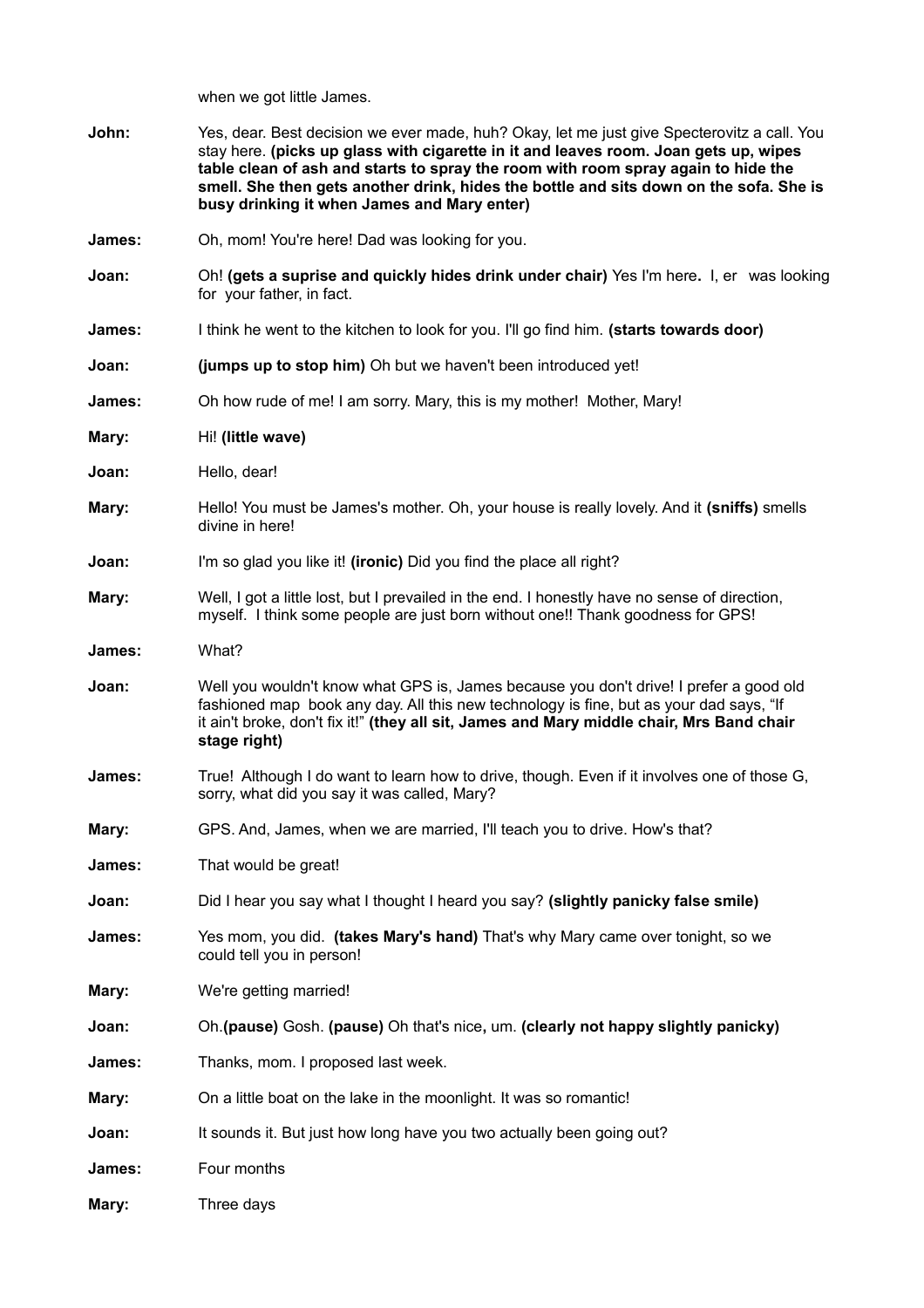| James: | And forty minutes!                                                                                                                     |
|--------|----------------------------------------------------------------------------------------------------------------------------------------|
| Mary:  | I love you!                                                                                                                            |
| James: | And I love you!                                                                                                                        |
| Joan:  | I think your father should hear this. (a little grim)                                                                                  |
| James: | You're right mom. It's not fair, you being the first one to know. We should have told you when<br>you were both together!              |
| Mary:  | It's my fault. It just slipped out. I am sorry.                                                                                        |
| James: | Don't be silly, Mary. No one's cross with you!                                                                                         |
| Joan:  | Yes it's quite all right, dear. (a little impatient)                                                                                   |
| James: | Now where is my father? (gets up) Let me go look for him.                                                                              |
| Joan:  | No, don't be silly, I'll go (jumps up again and bumps into James) He was on the phone,<br>you see                                      |
| James: | Oh mom, while you're up, how are those biscuits doing?                                                                                 |
| Joan:  | Biscuits??                                                                                                                             |
| James: | The ones you made specially for Mary?                                                                                                  |
| Joan:  | Specially for oh RIGHT!!! Stay right there!! I'd forgotten completely about them, haha!<br>(Joan gets up and gets halfway to the door) |
|        | (enter John. Starts talking outside the door first)                                                                                    |
| John:  | It's all sorted out, dear. The cleaner's on his way here. Problem solved. Now he says that -                                           |
| Joan:  | John! They're sitting here, in the lounge!                                                                                             |
|        | (James and Mary both think this is a little odd)                                                                                       |
| John:  | What, did they send two cleaners?                                                                                                      |
| Joan:  | No!! James and Mary!!                                                                                                                  |
| John:  | Oh!! Hello you two. I thought you would still be taking your little "tour"!! (lewd sex gesture)                                        |
| Mary:  | Oh, sorry, it's just that it's not very big.                                                                                           |
| John:  | Notverybig?                                                                                                                            |
| Mary:  | Oh yes. It was all over within about four minutes so we came back here.                                                                |
| John:  | Four minutes?                                                                                                                          |
| Mary:  | And we went in every room, too.                                                                                                        |
| John:  | Good gracious!                                                                                                                         |
| James: | Dad! Its a two bedroom house!! How long did you think it was going to take?                                                            |
| John:  | Well, er, I don't know. I like to take my time with these things.                                                                      |
| James: | Well I don't know how much more I could do!!! I mean, what more was I supposed to do?                                                  |